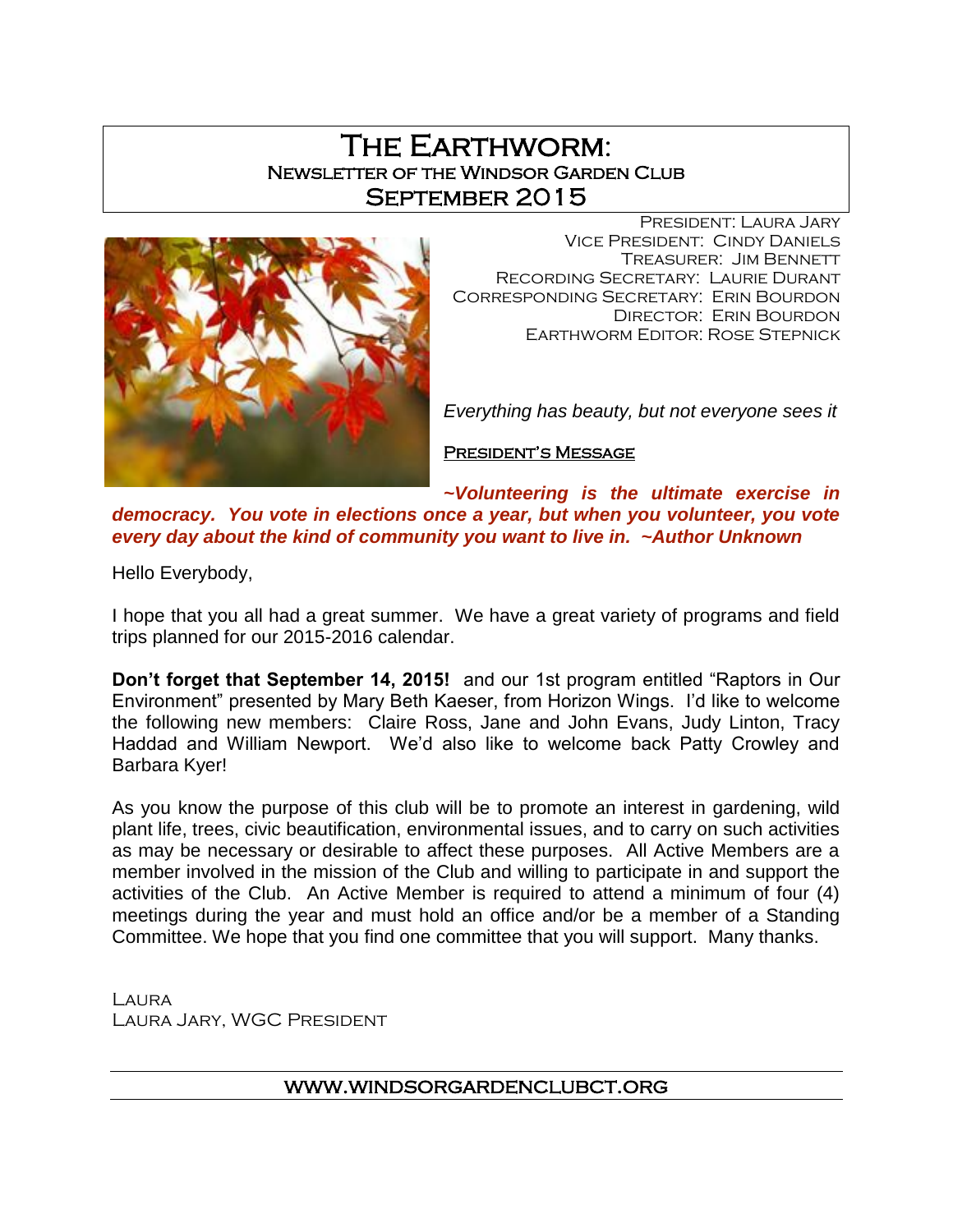# MARK YOUR CALENDAR

## **September 14th Meeting**

# **Raptors In Our Environment**

On September 14<sup>th</sup>, the Windsor Garden Club will feature Raptors in Our Environment. Mary Beth Kaeser, from Horizon Wings, a nonprofit rehabilitation center specializing in birds of prey, will bring several different raptors for us to view and learn about.

## **October 12th Meeting**

# **Farm to Pharmacy, Herbal Plant Medicine**

Stacey Wood and David Soule, owners of Whole Harmony for U, from Whole Harmony Medicinal Herb Farm in Haddam CT, will share their knowledge of herbal plant medicine.

Both Stacey and David have completed the Farm to Pharmacy program, Community Herbalism program, and are members of the Connecticut Herb Association. Whole Harmony was awarded 1st place in the Coffee/Tea Category at the Connecticut Specialty Food Competition for their Goji Berry Raspberry Iced Tea.

These meetings are free of charge. The programs will begin at 7:00PM.

## Meeting Information

- Club meetings are *typically* conducted on the second Monday of the month.
- Meetings begin at 6:30 PM with social time, followed by the evening's guest speaker beginning at 7:00 PM. The business portion of the meeting completes the evening.
- New members are always welcome.
- Meetings take place at the L.P Wilson Community Center, 599 Matianuck Avenue, Windsor, CT, in the Senior Center Room, which is located on the front left side of the building.
- During the months of June, July and August, club meetings are informal and are typically held at member's homes.
- Please check the calendar page to verify all meeting dates.



## [www.windsorgardenclubct.org](http://www.windsorgardenclubct.org/)

**Northwest Park Country Fair:** The WGC will be donating a large *Gardening Basket* to the Fair which is on **September 19th**. Thanks to Laurie Durant for gathering and organizing member contributions. For more information contact Laurie at 860-688-9484.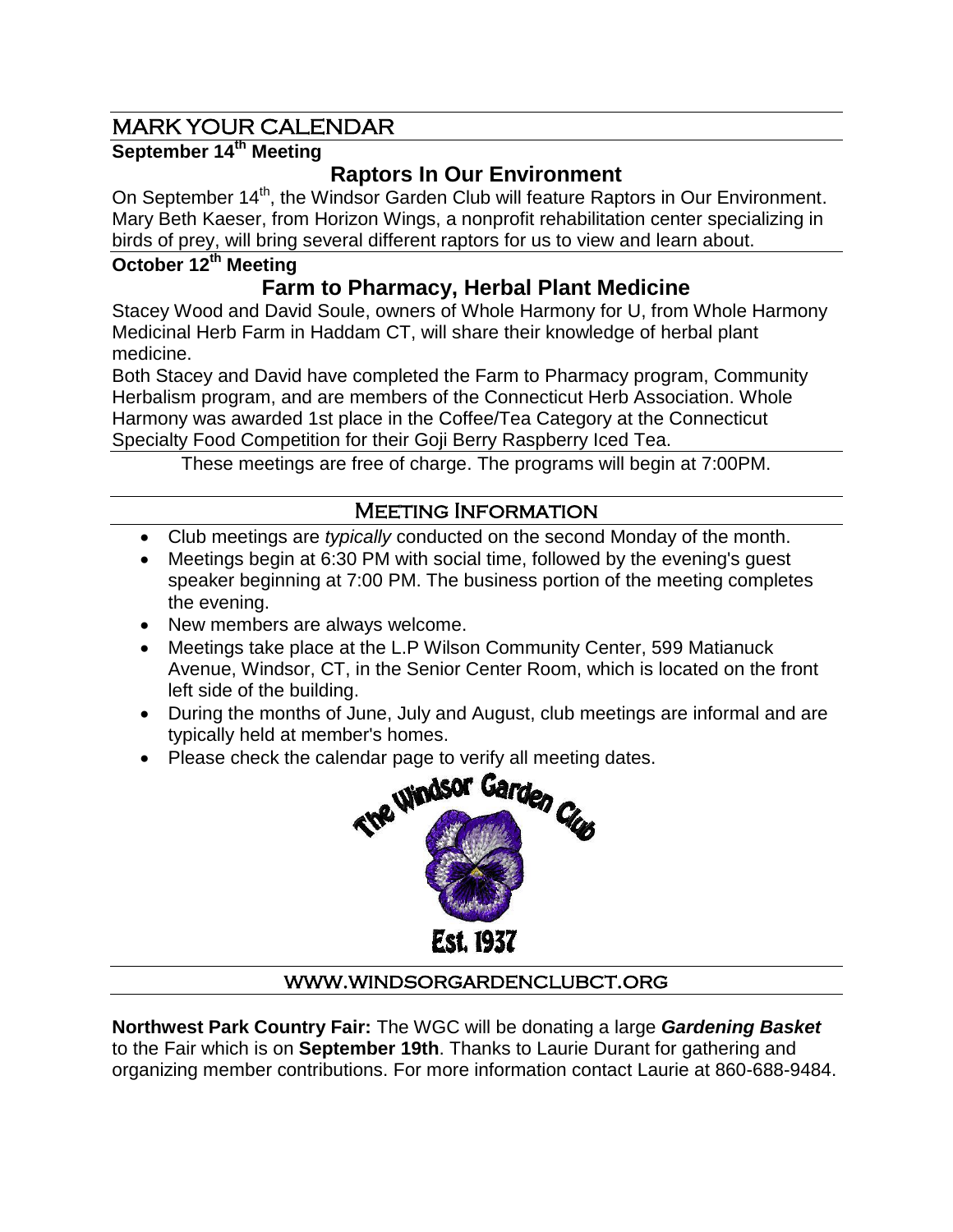### Fieldtrip Opportunity to Cato Corner Farm, Colchester CT **Date: Friday, October 2, 2015**

**Time:\* Meet at LP Wilson at 9:30am to head to the farm.** 

\*we will carpool if possible

Mark will meet us and talk about the operation at Cato Corner. Lunch to follow at the Plum Tomato! We should return to Windsor by 2:30

Thanks, Cindy

#### **About Us**

Cato Corner Farm, LLC, is a mother-son partnership. Elizabeth MacAlister has owned the farm for more than 30 years. She began milking cows and making cheese in 1997 as a way to keep her farm sustainable.

To get started, she took a technical course in cheese making at California Polytechnic University and a workshop with a Belgian cheese master, and then she began experimenting.



Her son Mark Gillman left his job as a 7th grade English teacher to join her in 1999. Mark learned from Elizabeth as well as from several additional workshops (and more experimentation!). Nowadays, Mark makes most of the cheese and oversees its aging, while Elizabeth manages the farm operations including milking and caring for the cows. The rest of the Cato Corner family includes several full time and

part time workers and a pair of diligent and attentive border collies named Flute and Harp.

**"Cheeseheads should seek out Cato Corner Farm." —Gourmet magazine, March 2004 Our Dutch Farmstead was selected as one of the Top Ten American Raw Milk Cheeses by Slow Food, April 2003.**

# FOR YOUR INFORMATION

**Food Donations:** Please remember to bring a non perishable food item for the Windsor Food bank. Donations can be left at the table where you check in.

**Windsor Club Logo Clothing Ordering:** We had many compliments on our t-shirts at our July Garden Tour. Anyone wishing to order clothing with the Windsor Garden Club logo should do so at our upcoming September 14th meeting.

Long(\$22) and short sleeve(\$18) t-shirts are available in adult sizes. Add \$2.50 for XXL. Also available is a fleece vest in Men's and Women's sizes (\$36 and + \$4.00 for XXL). The NEXT ORDER will take place in the SPRING.

*Checks* can be made out to **J&B Sportswear and Lettering**. We will have order forms available at Garden Club meetings.

**Membership:** Memberships forms and dues were collected over the summer for the upcoming year. Our 2015-16 Windsor Garden Club membership booklets will be distributed at the September 14th meeting. Contact Diane Bernier at dmsbernier@gmail.com for more information.

#### [www.windsorgardenclubct.org](http://www.windsorgardenclubct.org/)